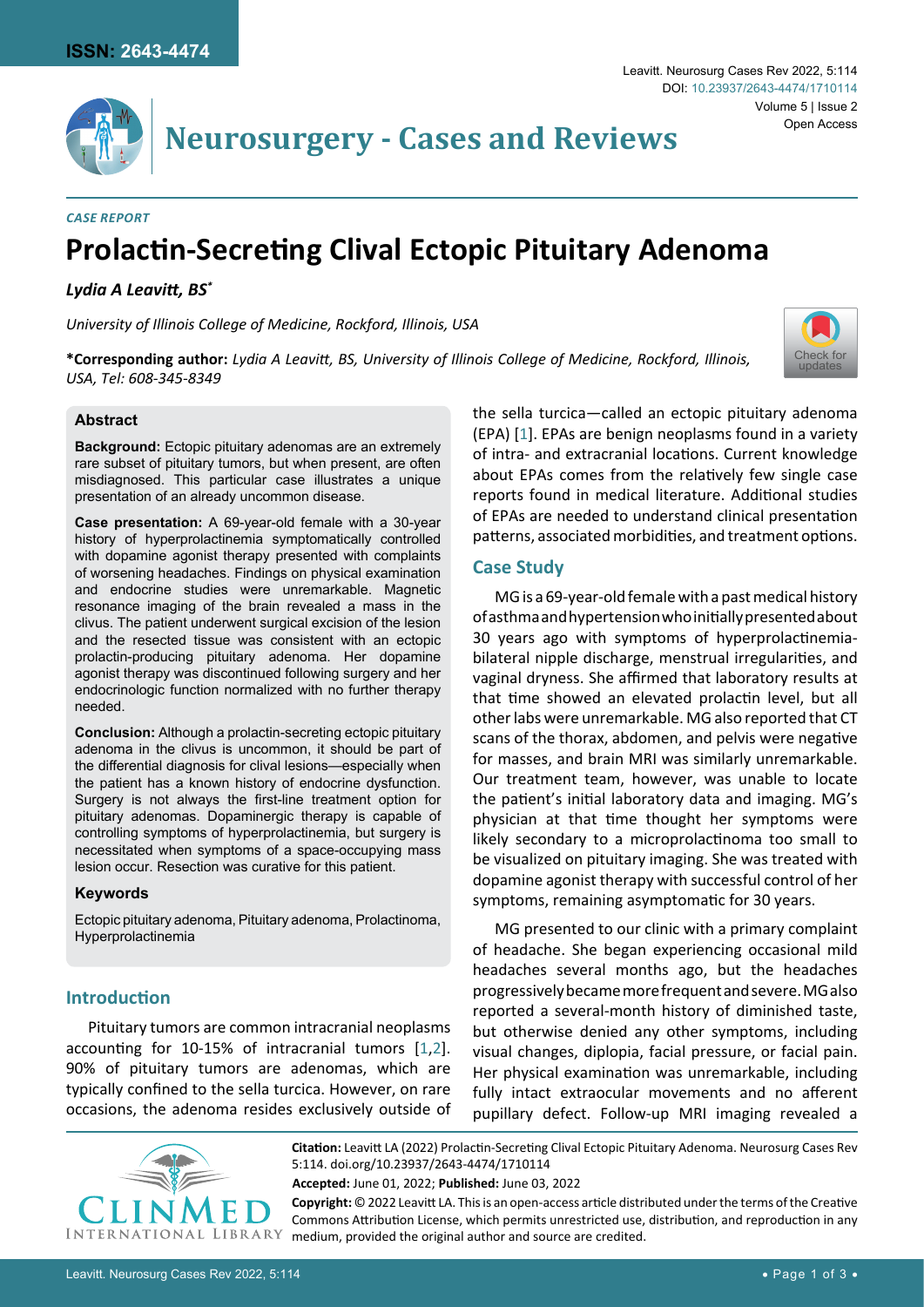uniform contrast-enhancing clival mass extending laterally to the petroclival junction without invasion into the cavernous sinuses. All laboratory results, including endocrine testing, were unremarkable.

Our top differential diagnoses included ectopic pituitary adenoma (EPA), chondroma, meningioma, astrocytoma, and metastatic tumor. Given the patient's history of hyperprolactinemia, an EPA was thought to be the most likely diagnosis. The patient agreed to surgical resection via an endoscopic endonasal approach. Intraoperatively, it was confirmed that the sellar dura was completely intact and the mass originated from the clivus. Gross-total resection, which was confirmed with postoperative imaging, was achieved without complication. Frozen-section pathology was consistent with a pituitary adenoma and immunostaining was consistent with a prolactin-secreting pituitary adenoma. Following the resection, the patient discontinued her dopamine agonist therapy. The patient was discharged on postoperative day two with normal endocrine function and required no further pharmacologic therapy.

#### **Discussion**

EPAs are rare tumors almost exclusively found in locations along the pituitary migratory path and are thought to arise from embryological remnants of the pituitary gland [[2](#page-2-1)]. The most common locations for EPAs are in the sphenoid sinus and suprasellar region, which together account for approximately 60% of EPAs [[2](#page-2-1),[3](#page-2-2)]. Other relatively common locations include the clivus, nasal cavity, cavernous sinus, parasellar region, and sphenoid wing. EPAs have also been reported in sites beyond the pituitary migratory path including within the petrosal temporal bone, superior orbital fissure, third ventricle, and temporal lobe [\[3\]](#page-2-2).

Clinical manifestations of EPAs typically arise secondary to hormonal derangements and involvement of adjacent structures causing symptoms of mass effect [[1](#page-2-0)-[5](#page-2-5)]. Common hormonal derangement presentations include Cushing's syndrome secondary to hypercortisolism, acromegaly secondary to growth hormone excess, and hypogonadism and/or galactorrhea secondary to hyperprolactinemia [[1](#page-2-0),[2](#page-2-1)]. Mass effect symptoms include neurological symptoms due to the tumor expanding into the cavernous sinus or clivus, causing compression of cranial nerves [\[3,](#page-2-2)[4](#page-2-4)]. In such cases, the patient may present with visual impairments, oculomotor deficits, hearing loss, or facial paresthesia. Airway obstruction, epistaxis, and headache are other reported symptoms caused by expanding EPAs.

EPAs are clinically challenging to diagnose and are often misdiagnosed as intracranial chordomas, chondrosarcomas, meningiomas, or astrocytomas [[1](#page-2-0)]. Radiographically, EPAs are characterized by well-defined margins or as bone invading expansile

lesions [\[2\]](#page-2-1). On MRI imaging, EPAs are identified by a low signal on T1WI, high signal on T2WI, and mild-tomoderate gadolinium enhancement [\[3,](#page-2-2)[6](#page-2-3)]. EPAs should be considered as a differential diagnosis for any juxtasellar lesion. An invasive pituitary adenoma is another important differential diagnosis [[4](#page-2-4)]. Invasive pituitary adenomas are initially localized intracellularly but grow to extend into the sphenoid sinus with the destruction of the sellar floor [[4](#page-2-4)]. It is often difficult to distinguish invasive pituitary adenomas from EPAs based solely on diagnostic imaging [\[2,](#page-2-1)[4](#page-2-4)]. MRI may be capable of confirming the integrity of the sellar dura and floor, but surgical confirmation is required for a definitive diagnosis of EPA versus an invasive pituitary adenoma [[4](#page-2-4)].

#### **EPA pathogenesis**

EPAs are thought to arise from neoplastic transformation occurring within ectopic pituitary tissue that remains along the embryonic pituitary gland migratory path [[1](#page-2-0)-[5](#page-2-5)]. To understand the proposed pathologic transformation that occurs, it is beneficial to briefly review pituitary gland embryogenesis and anatomy.

# **Pituitary gland embryogenesis [[7,](#page-2-6)[8\]](#page-2-7)**

The pituitary gland arises from Rathke's pouch cells, which arise from the surface ectoderm of the pharyngeal roof. During the fourth week of embryogenesis, the ectoderm cells migrate from the oral cavity superiorly towards the floor of the diencephalon to form Rathke's pouch. Between weeks six and eight of embryogenesis, the connection between Rathke's pouch and the pharynx degenerates, while a connection between Rathke's pouch and an inferior invagination of the neuroectoderm is formed. The creation of this connection positions the pituitary gland in the sella turcica of the sphenoid bone.

# **Pituitary gland anatomy [[7](#page-2-6)-[9](#page-2-8)]**

The pituitary gland is divided into the neurohypophysis (posterior lobe) and the adenohypophysis (anterior lobe). The neurohypophysis is comprised of the pars nervosa, which serves as the storage site for oxytocin and vasopressin, and the infundibular stalk, which is the connection between the pituitary and hypothalamus. The continuity of the infundibular stalk is essential for adequate development and proper functioning of the pituitary gland.

The adenohypophysis has three divisions—the pars distalis, pars intermedia, and pars tuberalis. The pars distalis is the secretion site for the pituitary hormones ACTH, TSH, FSH, GH, LH, and prolactin. The pars intermedia forms a boundary between the adenohypophysis and neurohypophysis. The pars tuberalis is an extension of the pars distalis and surrounds the infundibular stalk of the neurohypophysis.